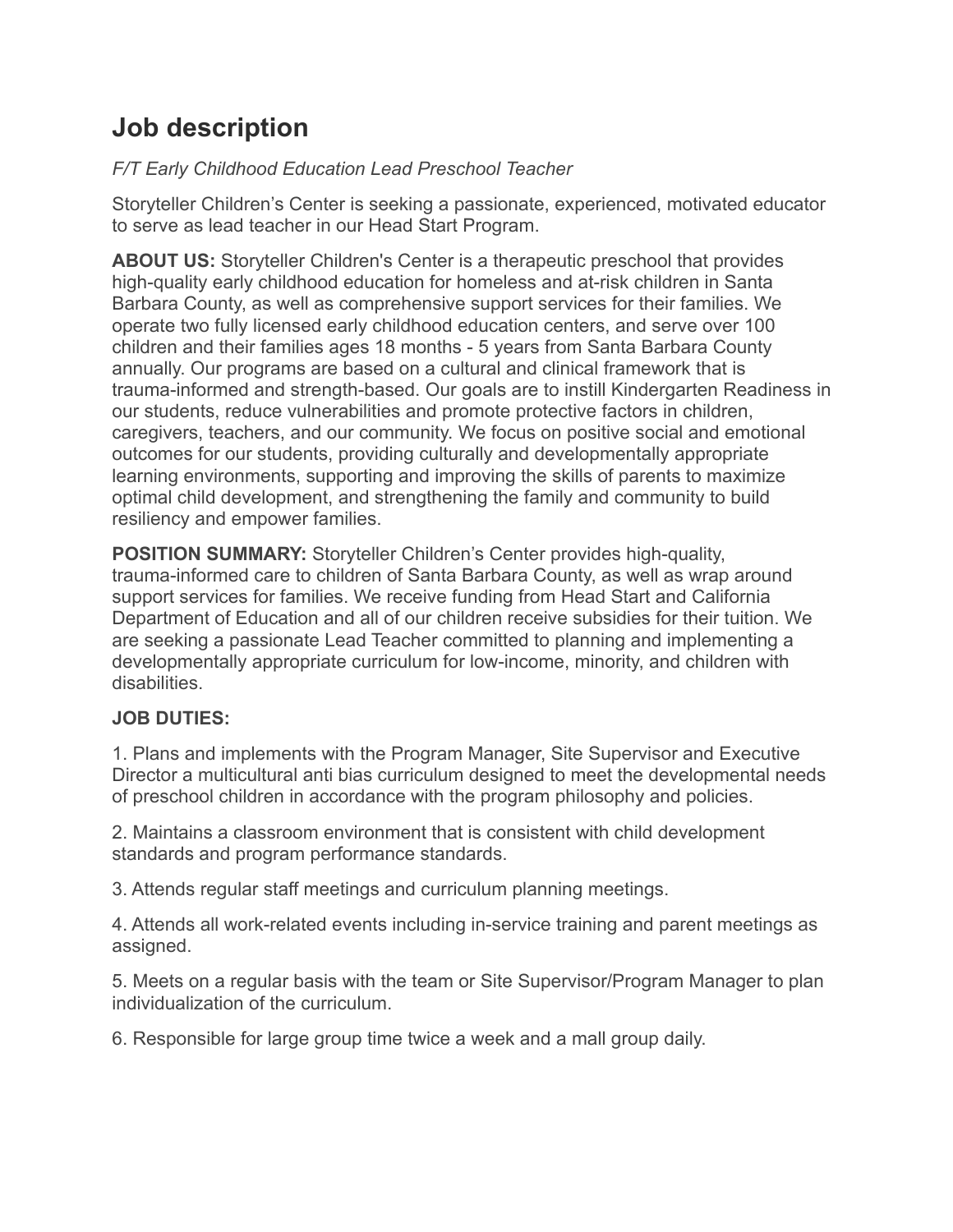7. Assist with the written documentation relating to a child's development; including anecdotal records, IEP/Profile, DRDP, ECERs, ASQs, CLASS, screenings, lesson plans, referrals, and documentation of home visits and parent conferences.

8. Assist with home visits and parental contact.

9. Assumes responsibility for maintenance of required records.

10. Maintains confidentiality of records and information on families.

11. Maintains a physically safe environment. Reports all unsafe conditions and hazardous materials to the Program Manager/Site Supervisor/Executive Director.

12. Maintains a sanitary work environment, which includes cleaning duties, etc.

13. Provides daily on-going communication with parents regarding their child's development, including during home visits and conferences as assigned.

14. Communicates effectively, both orally and in writing, with clients and program staff. Must be able to maintain good working relationships with other program staff.

15. Must be available for evening or weekend home visits, meetings, or special events to meet the needs of working families.

16. Must attend all pre-service and in-service training.

17. Cooperates with the Program Manager, Site Supervisor and Executive Director in evaluating and improving the instructional program.

18. Substitute for other classroom teachers when necessary.

19. Performs related duties as required.

20. Maintain educational requirements (Permit).

21. While performing the duties of this position, the employee is frequently required to walk, and talk or hear. The employee is occasionally required to stand; sit, use hands to finger, handle or feel; reach with hands and arms and stoop, kneel, crouch or crawl. The employee must occasionally lift and/or move up to 40 pounds. Specific vision abilities required by this position include close, distance, color, peripheral vision, depth perception and ability to adjust focus.

#### **CORE COMPETENCIES:**

- Contribute as a teacher to our vision of a community where all children are loved, valued and respected and all families are supported to reach their highest potential. This drives their performance and professional motivations.
- Ethical: Understands his/her role in growing and protecting the reputation of the organization. Upholds our highest values of integrity, honesty and transparency.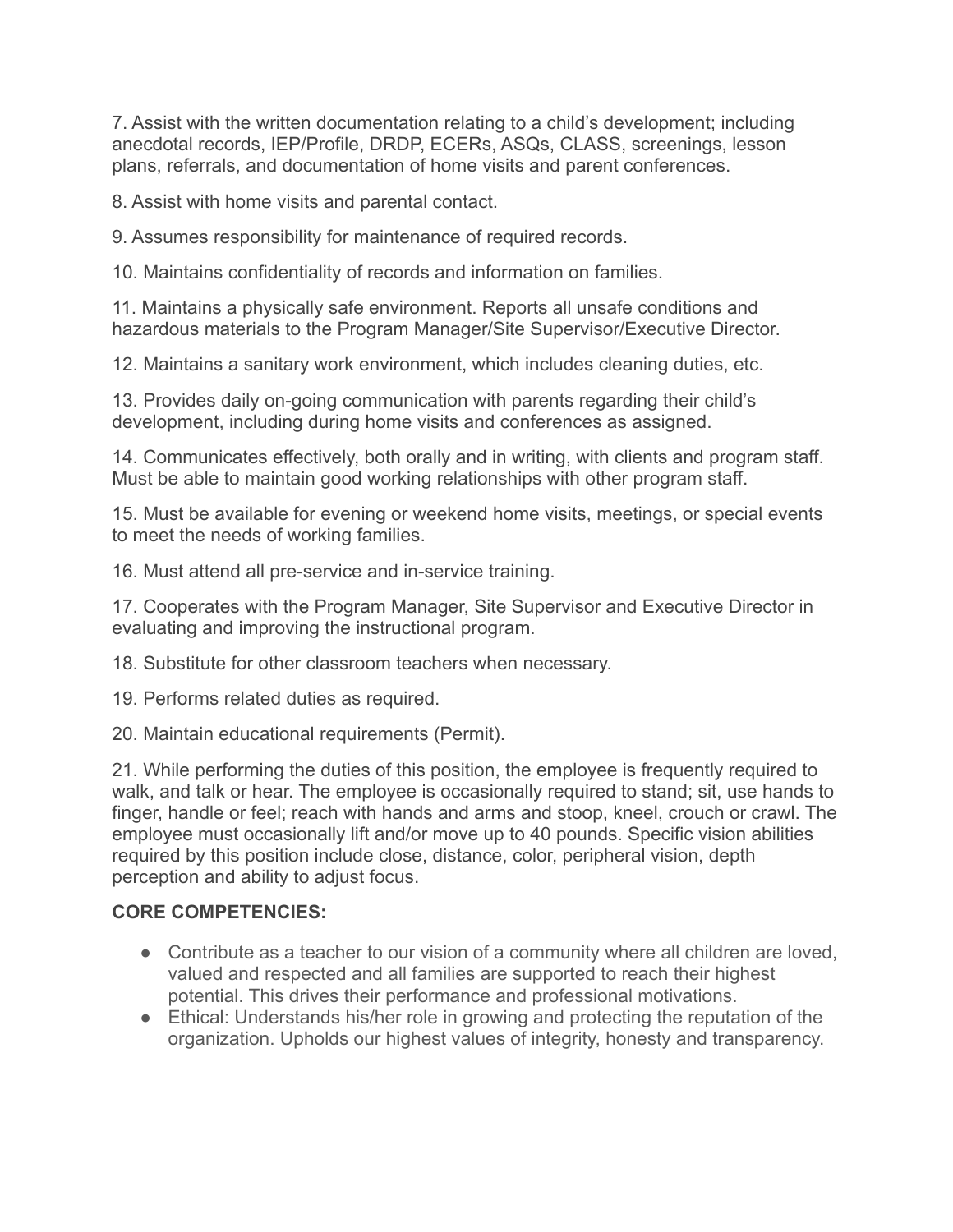#### **GENERAL REQUIREMENTS:**

- Must pass the DOJ/FBI/Child Abuse Index fingerprint process.
- Must pass a pre-employment physical examination and tuberculosis clearance.
- Show verification for the Measles, Mumps and Rubella (MMR) and the Diphtheria, Tetanus and Pertussis (DTaP) vaccinations.
- Ability to meet requirements of Community Care Licensing; pass and update as required, a general physical exam, TB test, fingerprint clearance and First Aid/CPR certification.
- Ability to express and demonstrate appropriate early childhood principles and practices.
- Ability to maintain a pleasant, responsive, constructive attitude toward the children, parents and staff; understands the goals and needs of the children in the program; and establishes good working relationships with families of participants.
- Ability to complete written reports and required documentation accurately.
- Fluency in speaking and writing in English, Spanish is desirable.
- Ability to safely supervise and handle active 18 months, 2, 3, 4 and 5 year olds which involves but is not limited to: 1) circulating in the classroom and on the playground, 2) ability to run across room or playground to prevent an accident or quickly reach one which has happened, and 3) administering emergency first aid as necessary.
- Experience working with children with disabilities is desirable.
- Support of Storyteller Children Center's philosophy, goals and objectives.

## **EDUCATION, LICENSES AND CERTIFICATES:**

- Minimum of 24 units in ECE, including core courses.
- Minimum of six (6) months experience with preschool children in an educational environment.
- Child Development Teacher Permit.
- AA or higher in ECE with 3 semester units of supervised field experience in appropriate settings.

AND \* Support and meet the requirements of the Head Start, CSPP, and Storyteller Children's Center Programs.

- Using own transportation, must be able to travel to different locations to make scheduled home visits with client families. May need to make visits after work or on weekends.
- Hold or obtain a valid Pediatric First Aid and Pediatric CPR card and update as required. (Fees will be paid for)
- Hold a valid California Driver's License